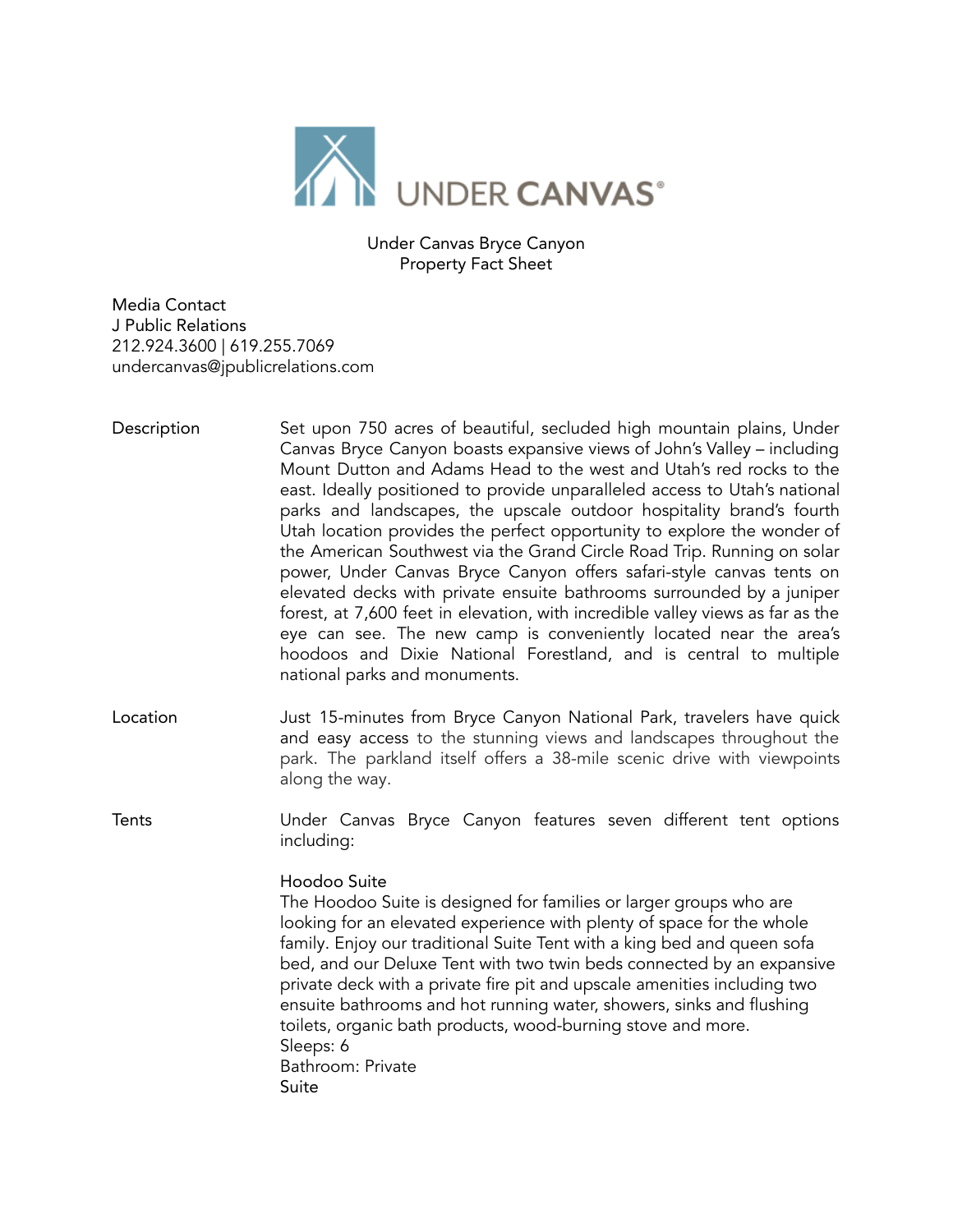The Suite Tent offers all the amenities of our Deluxe tents, including a king size bed with the addition of a lounge area with a queen size sofa-bed. Enjoy your own private ensuite bathroom inside your tent which includes a shower, sink, and flushing toilet. A wood stove keeps the tent warm & a private deck allows you to enjoy the stars. Sleeps: 4

Bathroom: Private

#### Suite with Adjacent Kids tent

The Suite with Kids Tent offers all the amenities of our traditional Suite plus your own private adjacent tent with two twin beds which is perfect for kids.

Sleeps: 6 (up to 4 adults + 2 kids) Bathroom: Private

#### Stargazer

The Stargazer Tent has its own viewing window above the king bed to stargaze at night. The ensuite bathroom in your tent includes a shower, sink and toilet. A wood stove keeps the tent warm at night and a private deck allows you to enjoy the outdoors. Sleeps: 2 Bathroom: Private

#### Stargazer with Adjacent Kids Tent

The Stargazer with Kids Tent offers all the amenities of the traditional Stargazer plus a private adjacent tent with two twin beds for the kids. This layout is designed for families looking for a unique addition to their adventure.

Sleeps: 4 (2 adults + 2 kids) Bathroom: Private

#### Deluxe

The Deluxe tent boasts a plush king size bed along with its own private ensuite bathroom inside your tent which includes a pull-chain shower with hot water, sink and flushing toilet. A wood stove keeps the tent warm at night and a private deck allows you to enjoy the night stars. Sleeps: 2

Bathroom: Private

#### Deluxe with Adjacent Kids Tent

The Deluxe tent boasts a plush king size bed along with its own private ensuite bathroom inside your tent which includes a shower, sink and flushing toilet. A wood stove keeps the tent warm at night. The adjacent Kids Tent with 2 twin beds next door allows your kids to camp out right beside you.

Sleeps: 4

Bathroom: Private

\*\* Camp Cot: A minimalist camp cot can be provided within the main tent (Suite, Stargazer, Deluxe or Safari) for 1 child for an additional fee.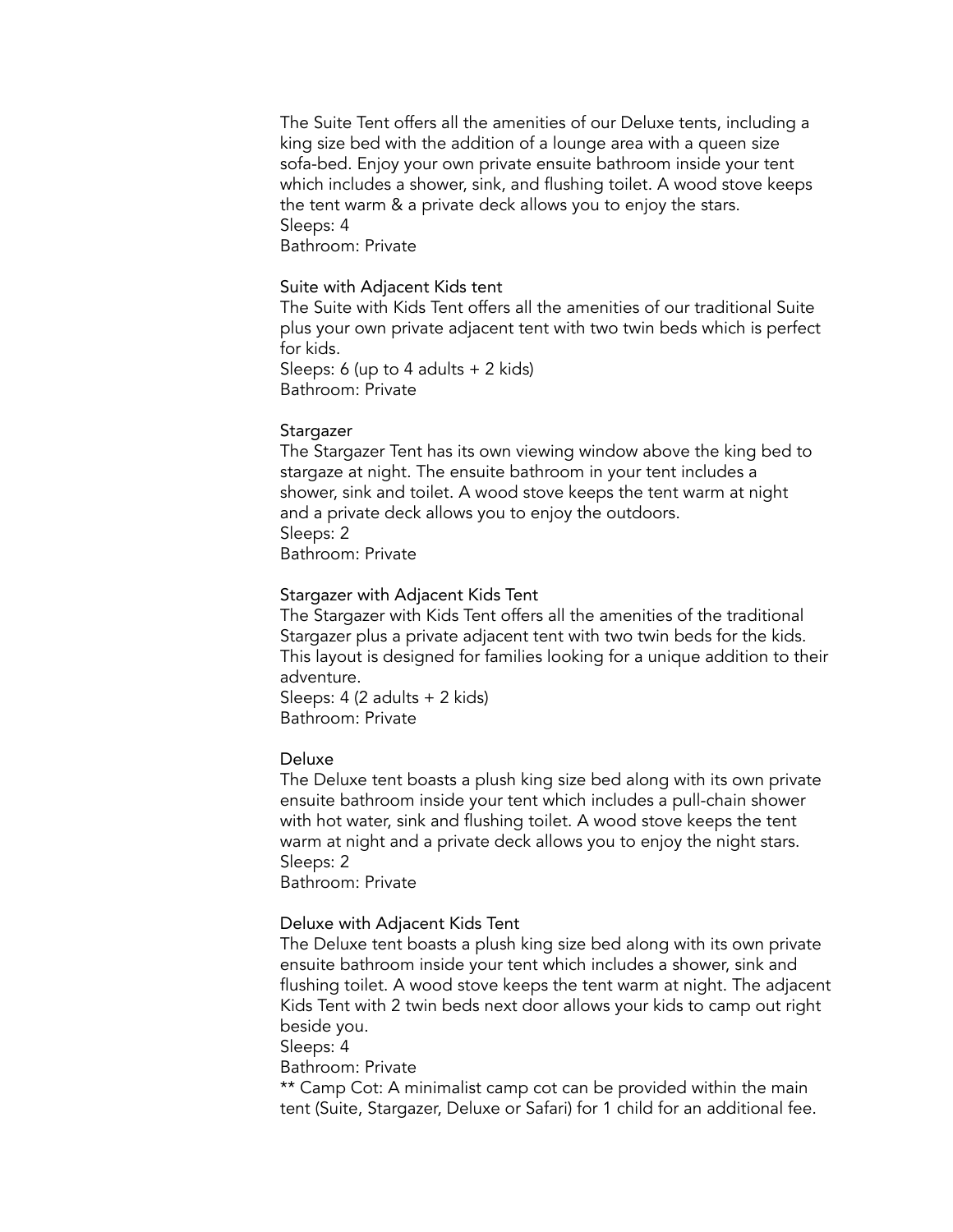| Amenities |  |
|-----------|--|
|           |  |
|           |  |

Amenities include:

- 24-hour reception desk
- Daily housekeeping, upon request
- USB battery packs
- Yoga deck
- Nightly campfire with complimentary s'mores
- Onsite dining
- Free parking
- Board games
- Gift shop
- Organic bath products
- Guest Experience Coordinator
- Complimentary on-site programming
- West Elm furnishings

# Adventures Experience the very best of America's greatest national parks and monuments with Under Canvas' adventure programming. An Under Canvas Adventure Concierge is on call to assist each guest with curating an unforgettable trip in advance of their stay, where travelers can add on any adventure of their choosing from a tailored list of guided experiences with trusted Under Canvas partners, including:

# Guided Hiking

Explore the grandeur of Utah's natural beauty and national parks with expert guides. See the amazing red rock spires, known as hoodoos, enjoy hiking trails to get up close and personal with the landscape, and you may even spot some antelope roaming the grasslands surrounding the park.

Private Scenic Driving Tours

Bryce Canyon offers stunning hoodoos, a unique rock formation specific to the area. Come and experience the sprawling red rock tower, massive ponderosa pines, and take in the majesty that is Bryce Canyon National Park.

## Private Canyoneering

This is a multisport activity where everyone works together to rappel, hike, climb, squeeze, swim (full day only), support, laugh, cry, listen and be in a slot canyon created by nature. Half-day canyon trips will take place in dry canyons; full-day canyon trips will be in wet canyons.

## E-bike rentals

Explore Bryce Canyon National Park at your own pace. Cruising around by e-bike is a great way to explore! There are miles & miles of trails to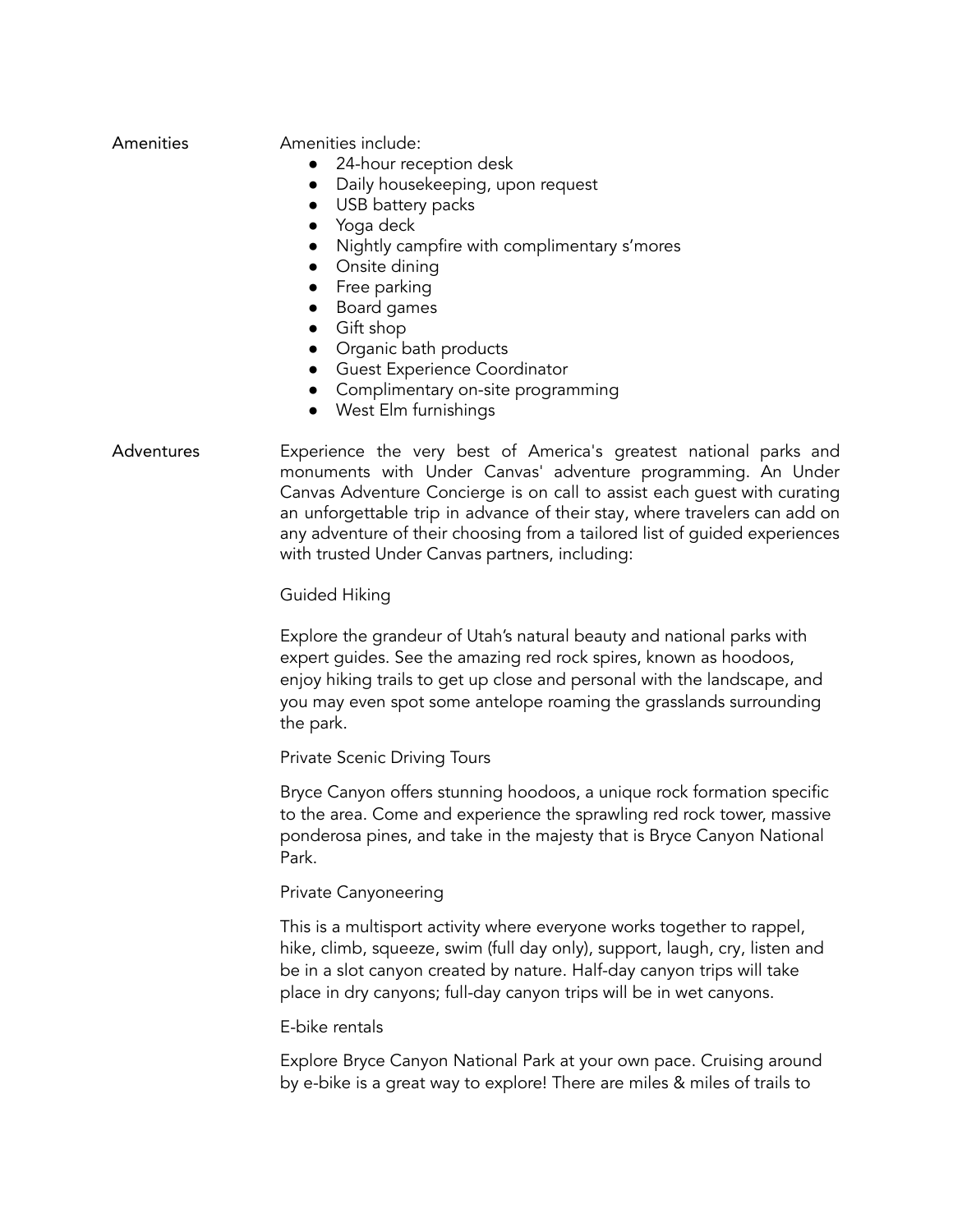choose from; upon picking up your equipment, you will receive amazing ideas and inspiration for your self-guided day.

\* All offerings are subject to availability; contact our Adventures Concierge in advance of your trip for details, or the Guest Experience Coordinator on-site.

Dining Under Canvas offers wholesome and delicious café-style dining on-site, which can be enjoyed inside or out. Enjoy a leisurely breakfast in camp with a Bluestone Lane espresso drink to fuel your day's adventure. For dinner, dine al fresco with unparalleled views overlooking an expansive valley surrounded by junipers. Under Canvas Bryce Canyon also offers plenty of Grab N Go provisions available for purchase, including pre-packaged bites and dry snacks prepared daily for a day of adventure.

See more on our culinary approach [here](https://www.undercanvas.com/culinary/).

## Mindful Approach

By staying at Under Canvas, you take part in our mission to inspire connections with extraordinary places, people, and the planet by enhancing the outdoors. Connection with nature makes us healthier, happier ambassadors of the environment; our most precious commodity. This manifests in the design choices we make and the experiences we curate for our guests. Here are some of the ways we uphold our mission.

## Thoughtful Innovation

Pioneering the outdoor hospitality space, we employ thoughtful enhancements across our camps designed to elevate the guest experience — through curated adventure programming, culinary innovation, and localized design aesthetic that reflects the surrounding natural environment.

## Unplug and Recharge

Wifi is intentionally not offered to our guests, so that they can disconnect from technology and reconnect with others.

# Environmental Consciousness

Guests will notice some design features throughout camp that go a long way towards preserving the great outdoors — pull chain showers, faucets that automatically shut off, low-flow toilets and a towel reuse program. Accordingly, our camps use significantly less water and energy than a hotel of similar size. Additionally, low level lighting is used throughout camps, mitigating light pollution and amplifying the night sky.

Land Conservation